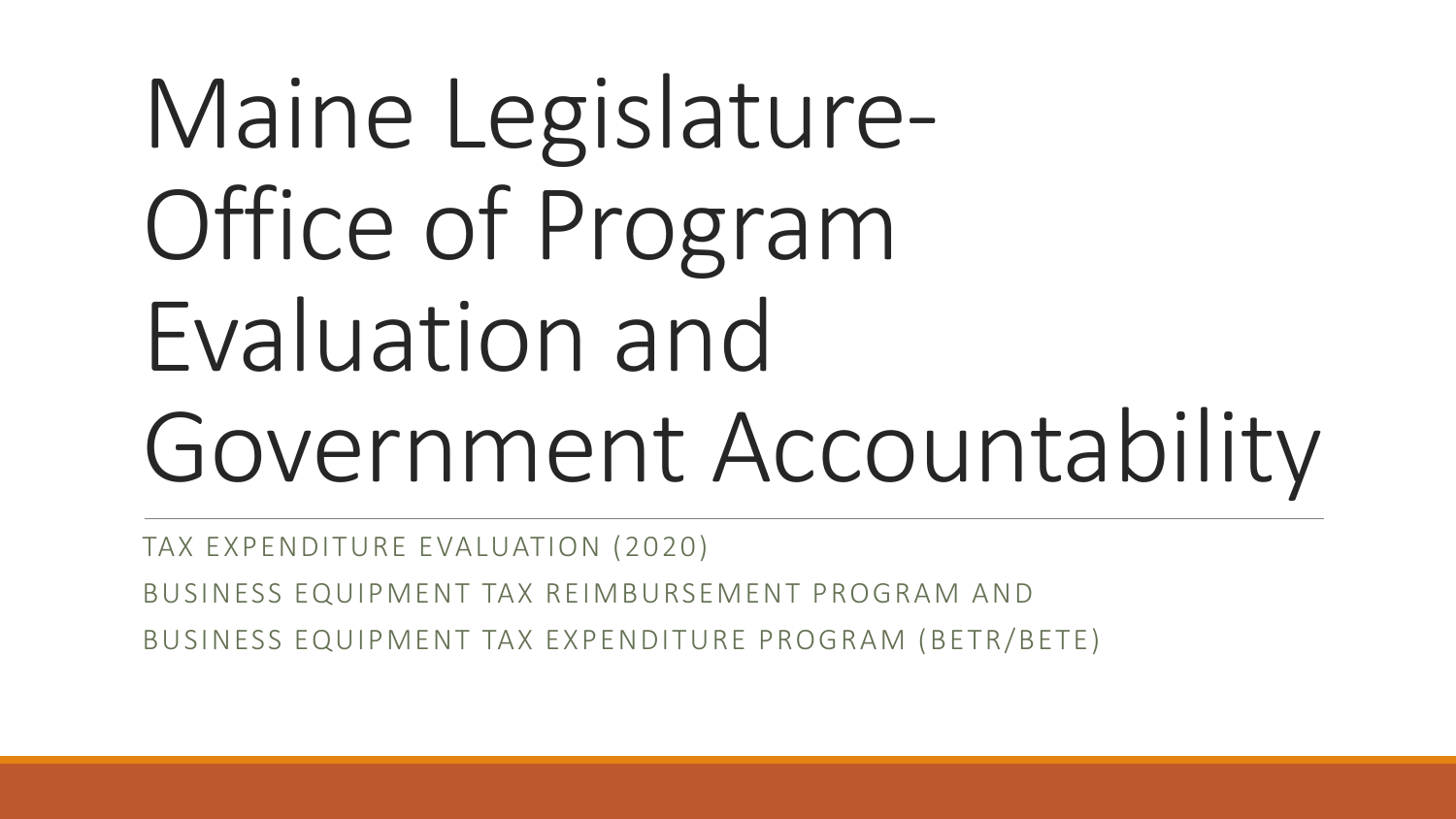## About OPEGA

Office established in 2015

OPEGA conducts evaluations at the direction of the Government Oversight Committee (GOC)

◦ 10 member, bipartisan, bicameral

Staff of 9: 7 analysts, 1 administrative secretary, director

Tax expenditure evaluations are required by statute (since 2015) – with categorization and schedule of reviews established by the GOC in consultation with Joint Standing Committee on **Taxation** 

Full evaluations are generally grouped by the type of behavior the expenditure intends to provide incentives for/encourage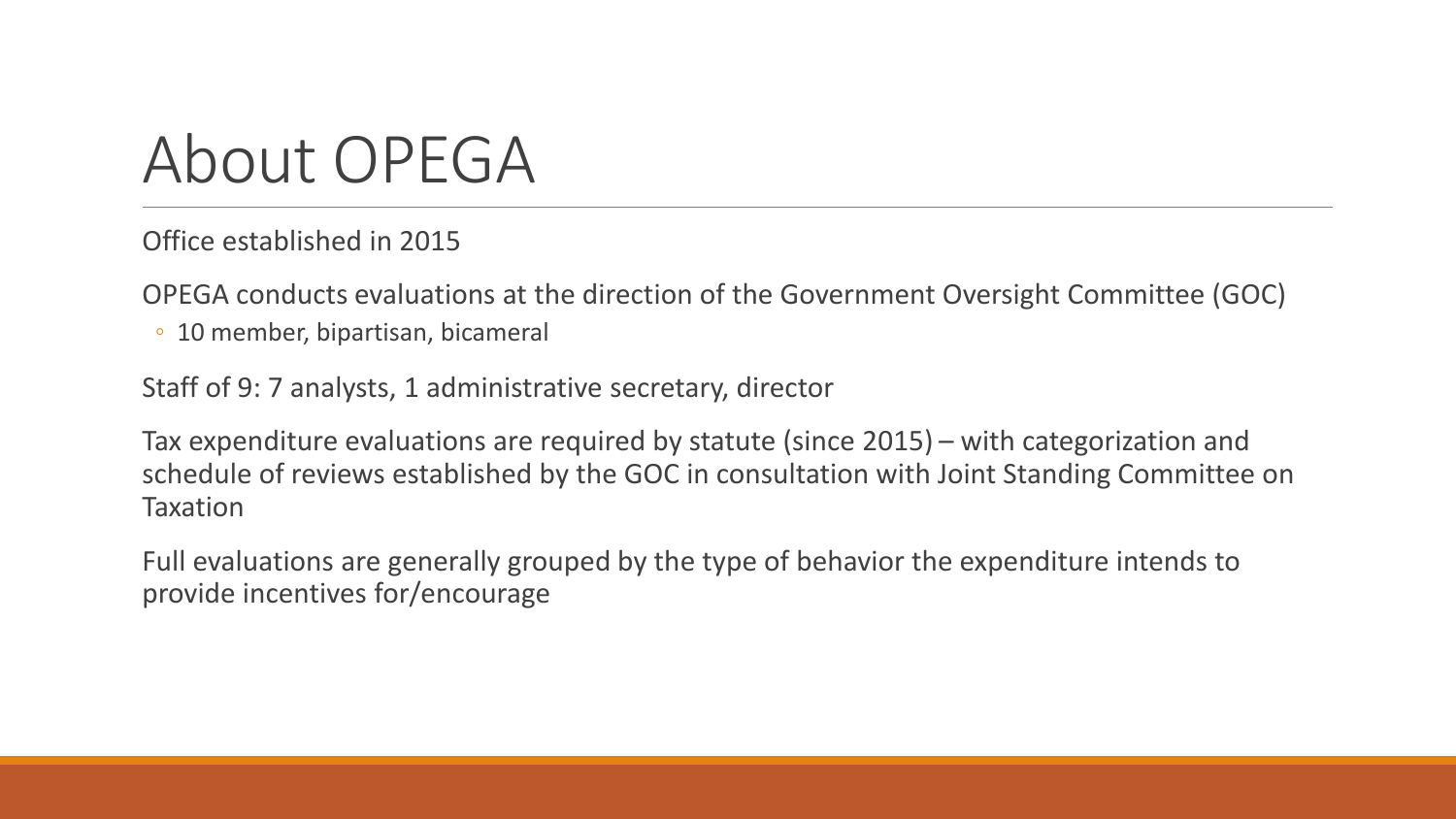## BETR and BETE – brief overview

- ❑ State programs that reduce or eliminate **municipa**l property taxes on qualifying business equipment
- ❑ Programs are concurrently administered by MRS with significant reliance on municipalities
- $\Box$  Under BETR The State (Maine Revenue Services) reimburses businesses for municipal property taxes already paid
- $\Box$  Under BETE Businesses are exempt from paying municipal property taxes in the first place and the State later pays municipalities for a portion of the tax revenue they lost the opportunity to collect
- Most business equipment in Maine qualifies for one of the two programs eligibility depends on the date the asset was put into service and the type of business that owns it
- ❑ Eventually, nearly all assets under the BETR program will age out (useful life) leaving just BETE to achieve the programs' goals
- Determining eligibility of equipment can be challenging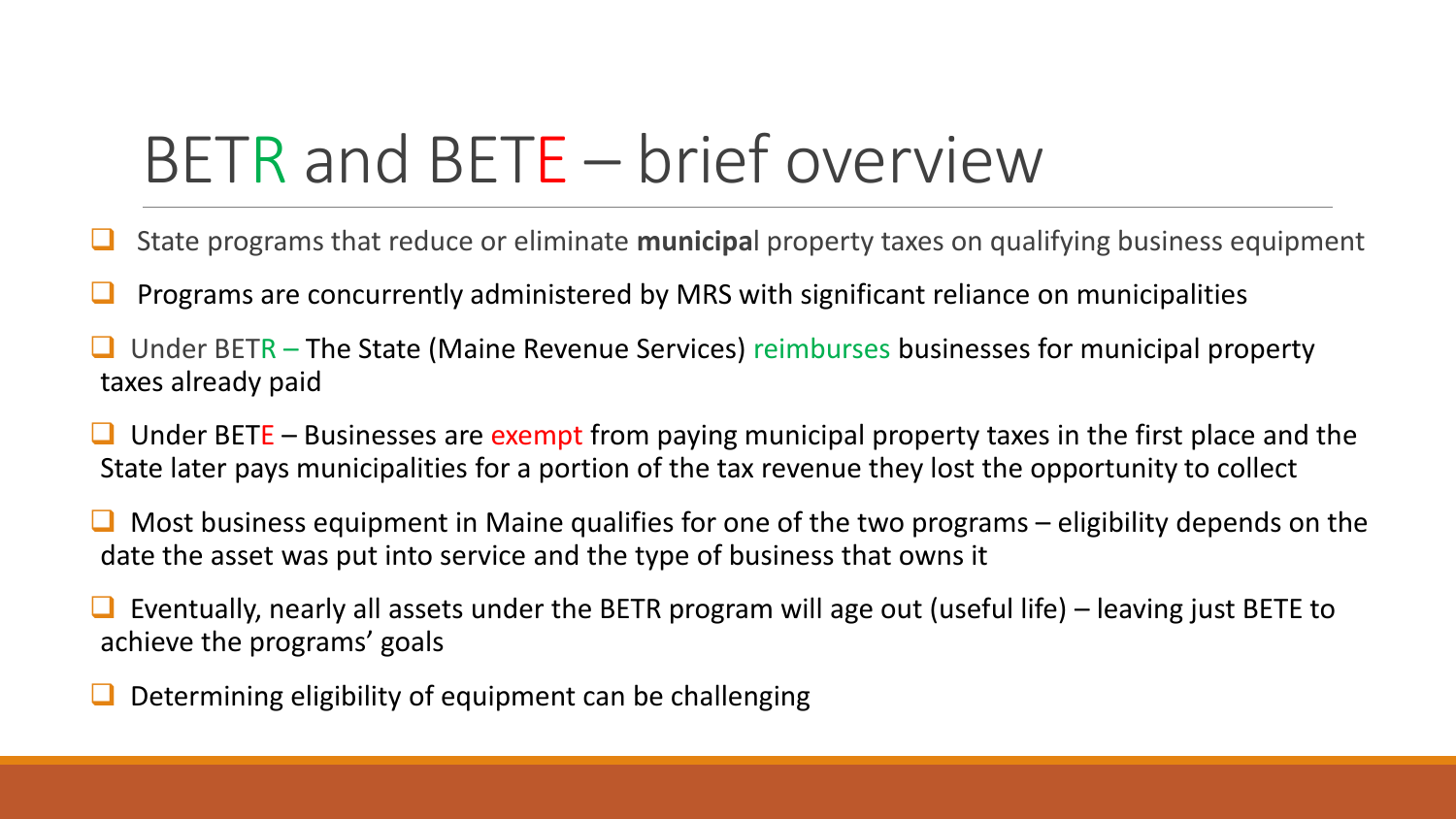## BETR and BETE program intent and goals

#### **Programs' intent:**

◦ to overcome the disincentive to growth of capital investment in Maine stemming from the high cost of owning business equipment

#### **Programs' goals:**

- to reduce the cost of owning business equipment in Maine, particularly in comparison to other relevant states and countries
- to encourage growth of capital investment by businesses in Maine
- ❑ OPEGA found that the programs met their shared goal of reducing the costs of owning business equipment – by reducing or eliminating the municipal property tax.
- $\Box$  It was less clear whether the programs encouraged capital investment any impact would be marginal evidenced by the fact that relatively few businesses received financially significant benefits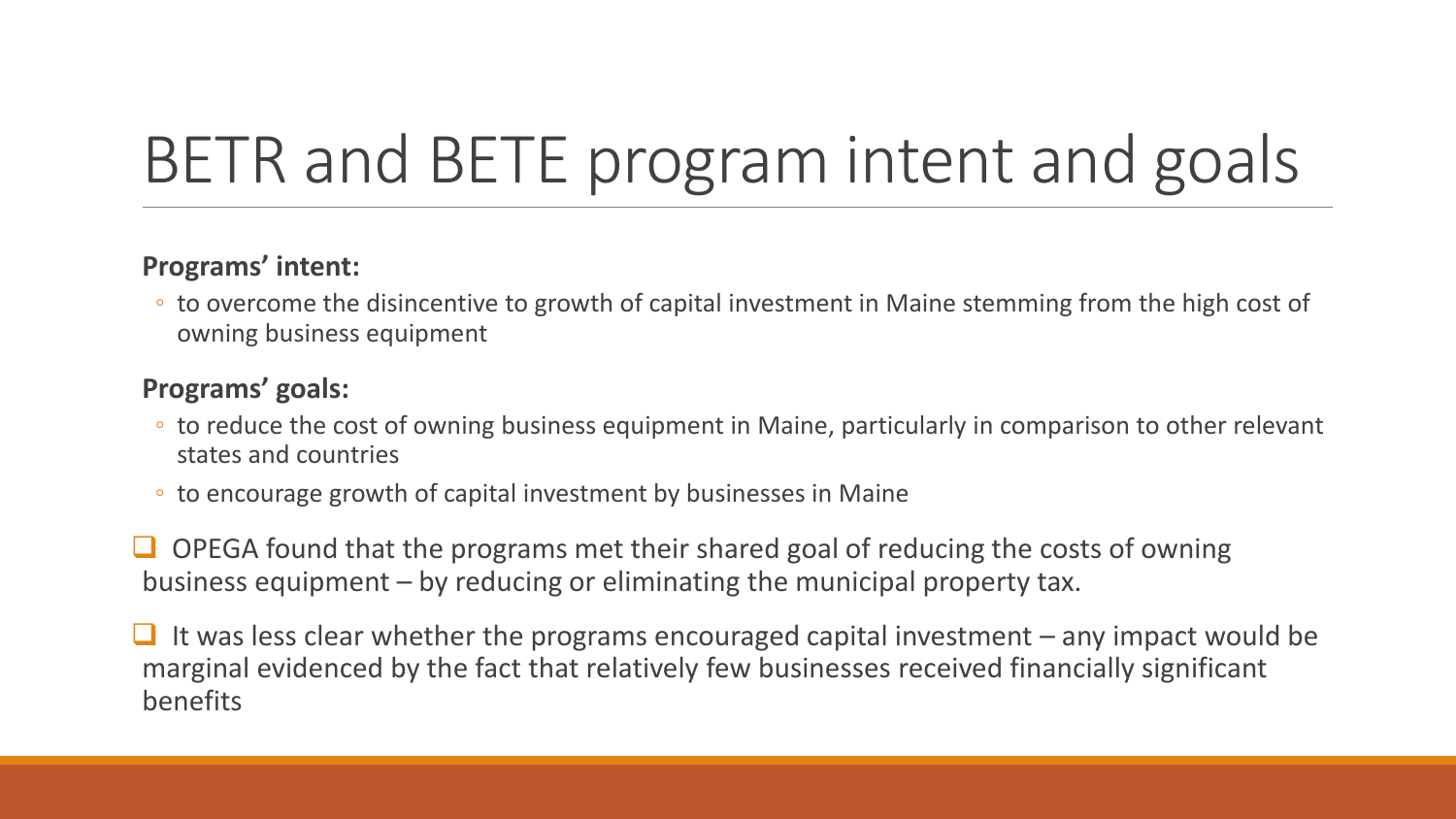## State program embedded in a municipal function

BETR's impacts on municipalities are minor – taxes are collected and then businesses deal with state for reimbursement

BETE's impact (reliance) on municipalities is significant. Municipality assesses the business equipment, determines eligibility for exemption and submits for (partial) reimbursement from the State.

- Maine Constitution requires state to reimburse municipalities at least 50% of revenue lost via state programs which provide credits based in municipal taxes
- BETE's statutory design allows for some enhancements to reimbursement rate
- In FY 18, 61% of the personal property taxes that municipalities could not collect due to BETE were paid back to municipalities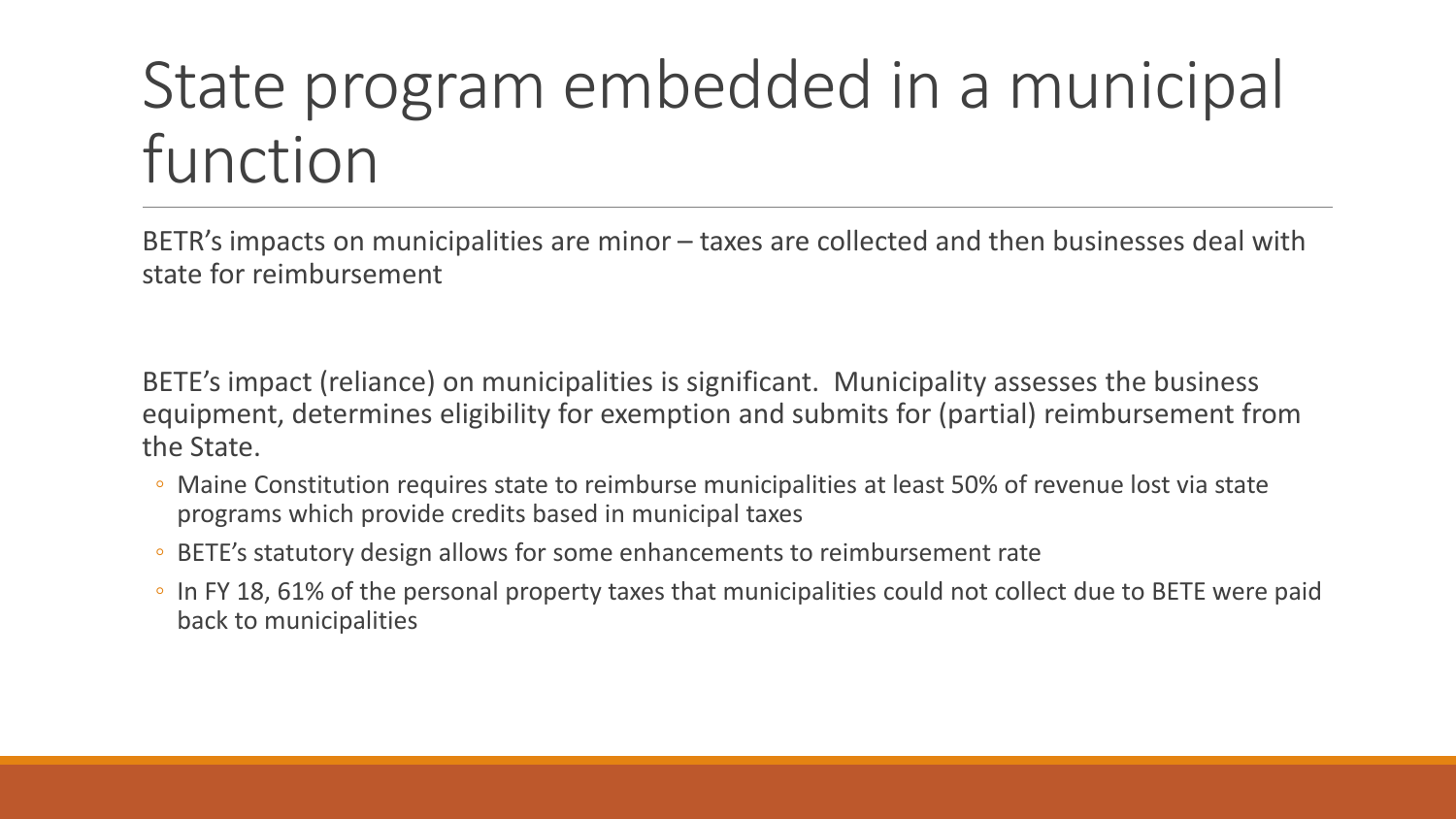## Old equipment phasing out under BETR – new assets qualifying under BETE

Statutory shifts in program eligibility have driven the total value of benefits under BETE to increase while those under BETR have decreased.

Despite the decrease, combined benefits provided under the programs have increased \$13.3 million between FY09 and FY18.

Over the same period, state reimbursements for the programs combined have dropped by \$9.7 million.

The State has been able to provide increased benefits to businesses at a lower cost because all of the increased benefits have been under BETE, and BETE benefits cost the State less to provide.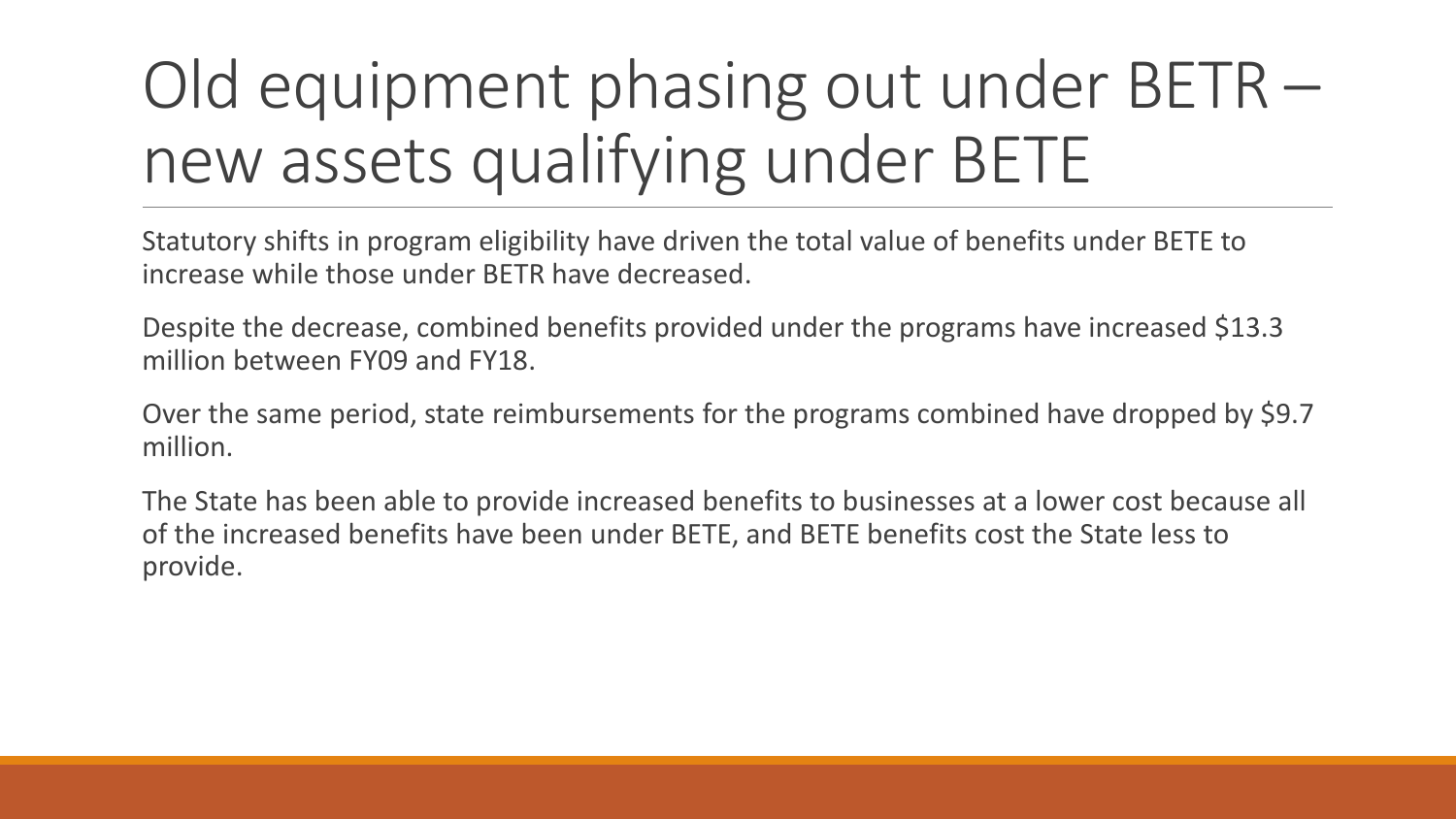### State Costs of BETR & BETE Benefits to Businesses Compared to State Costs

Between FY09 & FY18, the value to businesses has increased by \$13.3M, while State reimbursements have decreased by \$9.7M.



Source: Analysis of Data Supplied to OPEGA by Maine Revenue Services.

pages 11-13 and 26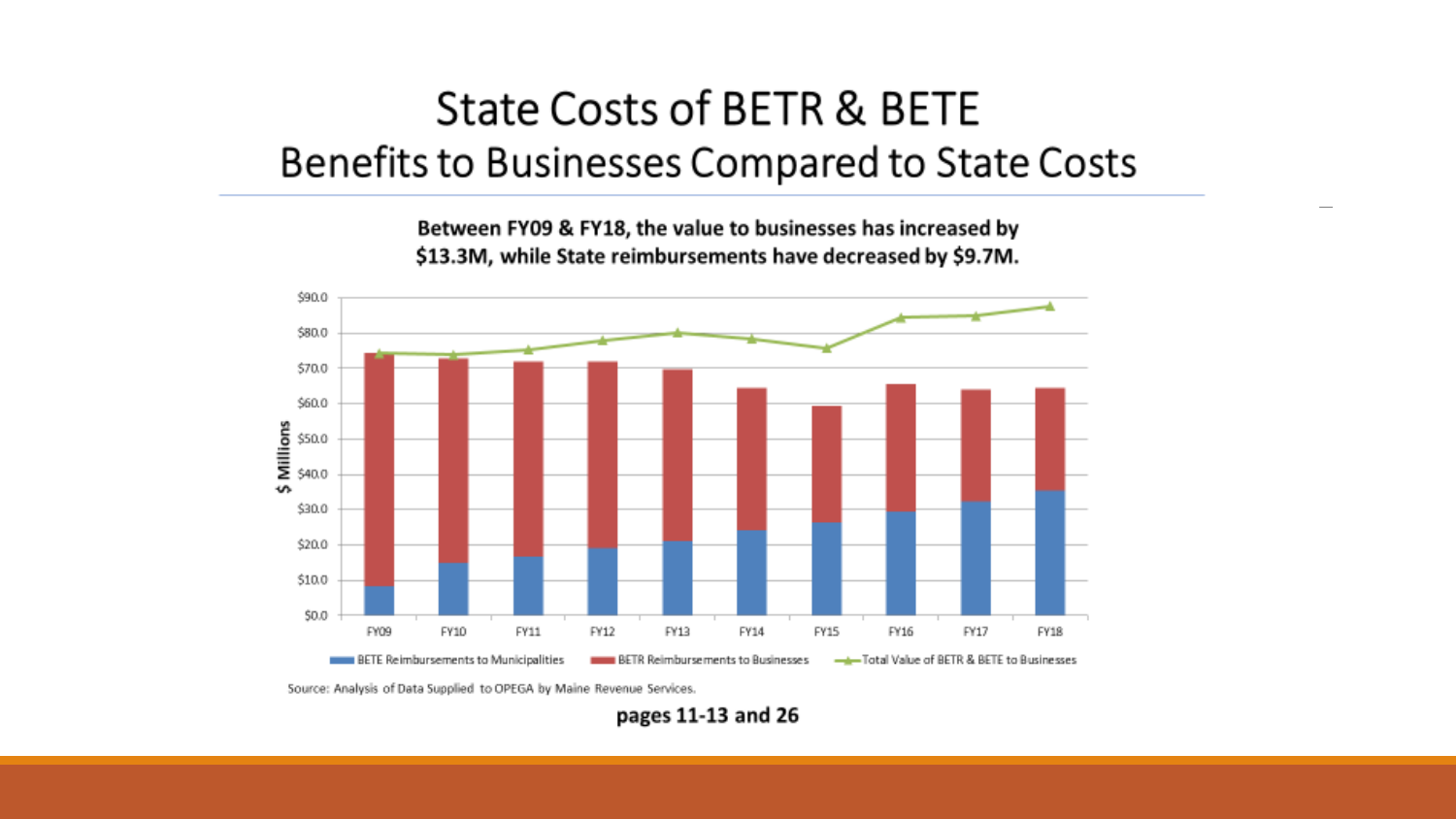### Impact of administration on the overall success of the programs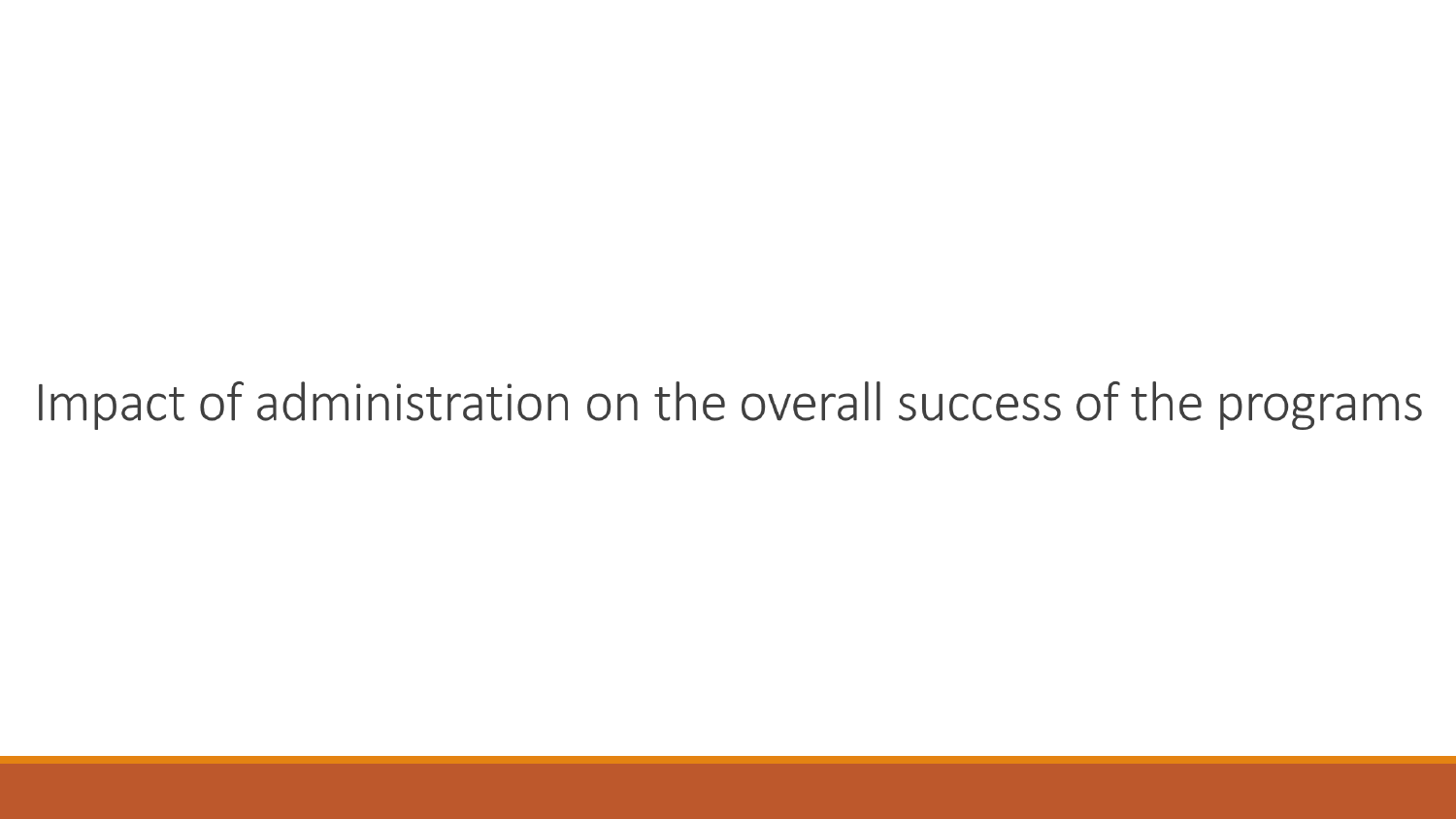## The shift from BETR to BETE tells the story of the impact of administration

### **From state's perspective:**

- program costs went down, including administrative costs
- benefits reduce costs of owning equipment (one goal)

### **From the businesses' perspective:**

- benefits to businesses increased
- exemption (BETE) allows business to keep cash on hand, no waiting for reimbursement (BETR)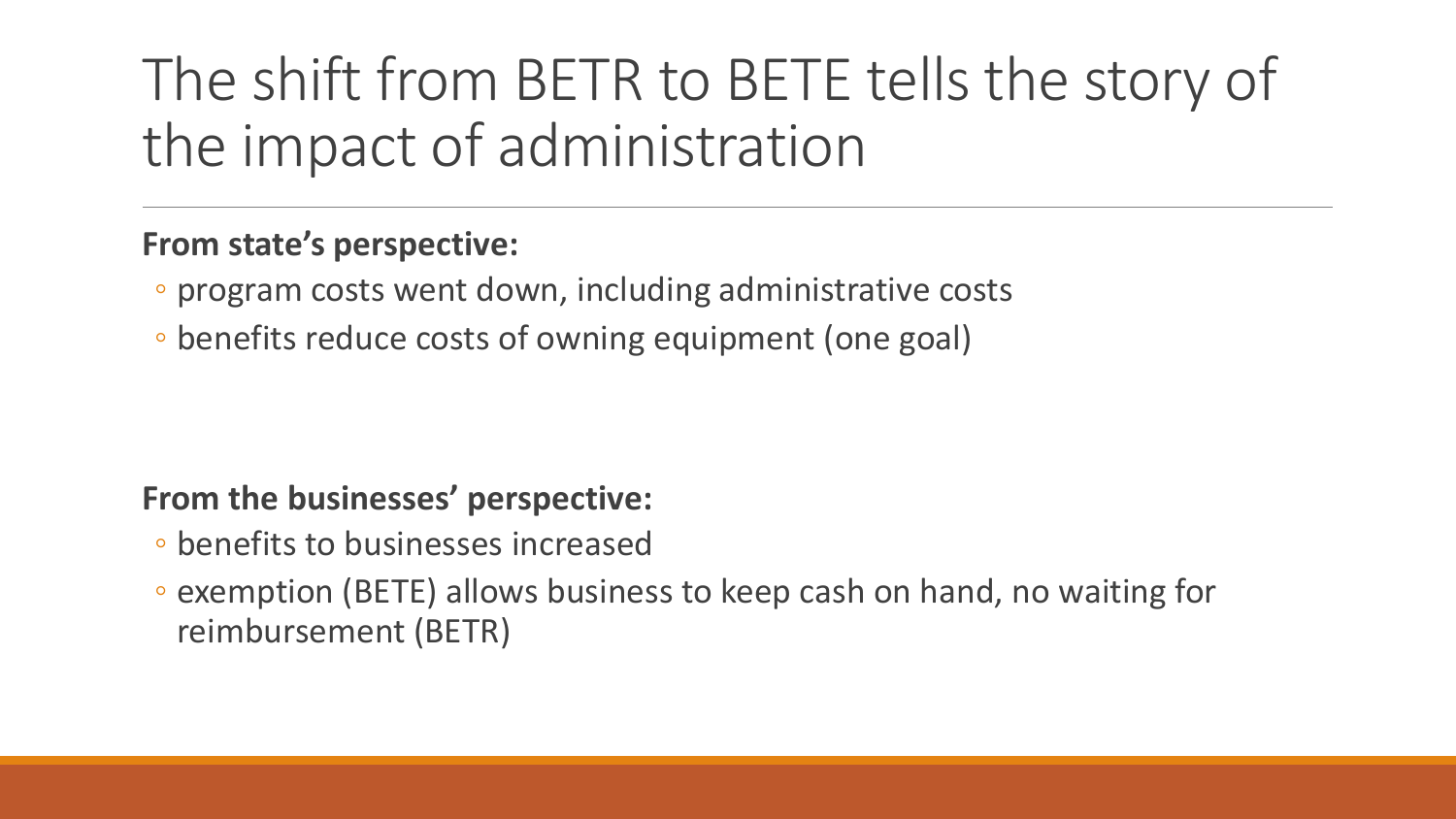### **From municipal perspective:**

- BETE's exemption removes municipalities' ability to collect taxes on qualifying equipment – so, revenue from person property tax on equipment not received up front
	- A portion of that uncollected revenue is later paid to municipality by state (per Constitution and some statutory elements of BETE's design)
	- The qualifying equipment under BETE had never been part of the municipalities tax base
	- FY 18 municipal reimbursement was 61% of property taxes not collected due to BETE
- Errors in determining BETE reimbursement can result in "bill-backs" to municipality and determining eligibility of equipment can be challenging
- The work of assessing the value of business equipment continued despite shift in programs (submission of annual municipal report facilitates reimbursement by state) ✓Enterprising assessors reported using the program to persuade businesses to declare property (maximizing reimbursement from state, potentially broadening tax base)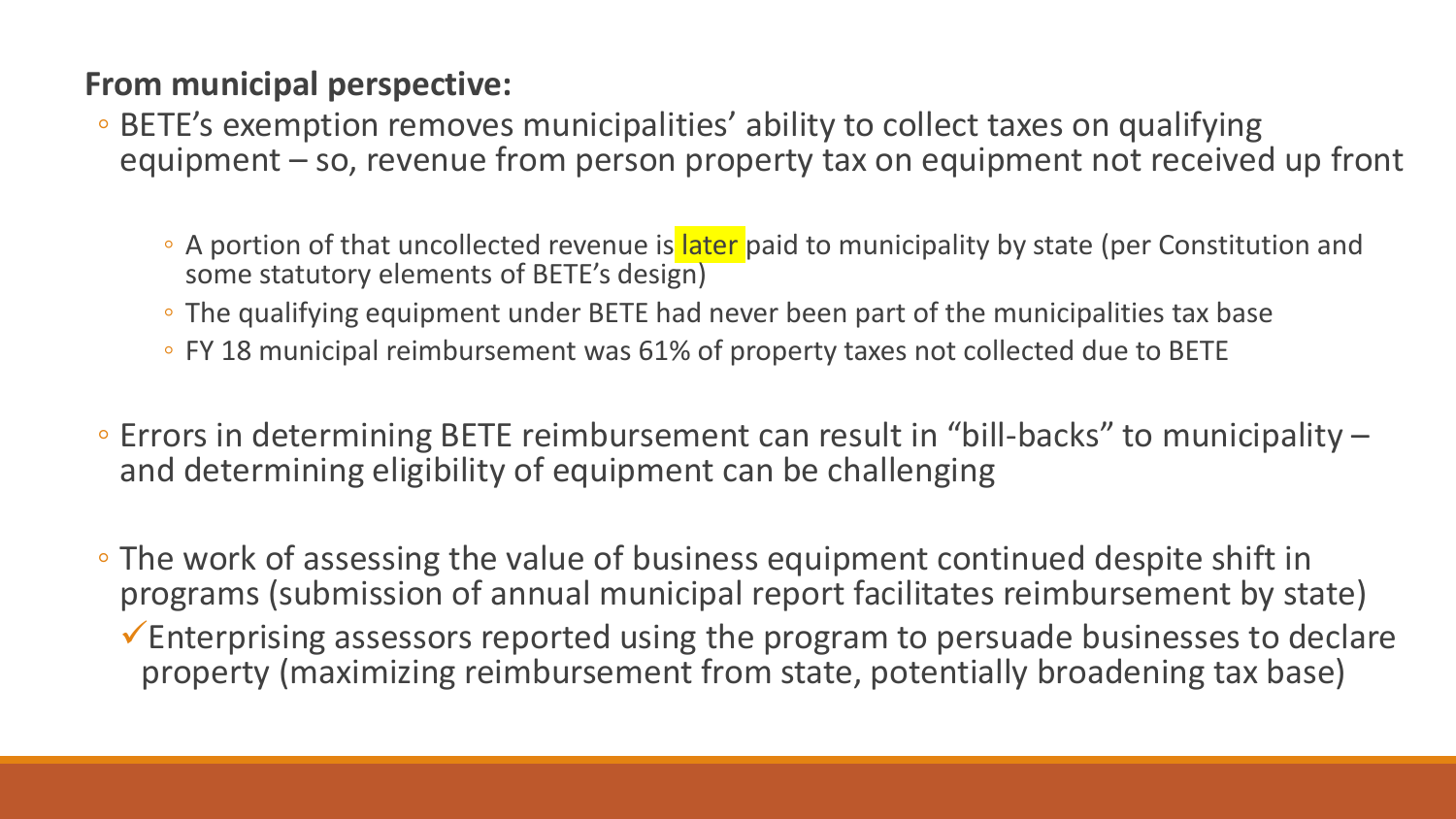## In conclusion-

### **Overall success of the program:**

Both BETR and BETE reduced the cost of owning business equipment – a goal that OPEGA found was met by the programs

OPEGA found that the programs likely have only limited impact on encouraging capital investment -neither program includes design elements that specifically encourage capital investment (that wouldn't have otherwise occurred) and the value of the cost savings is relatively small